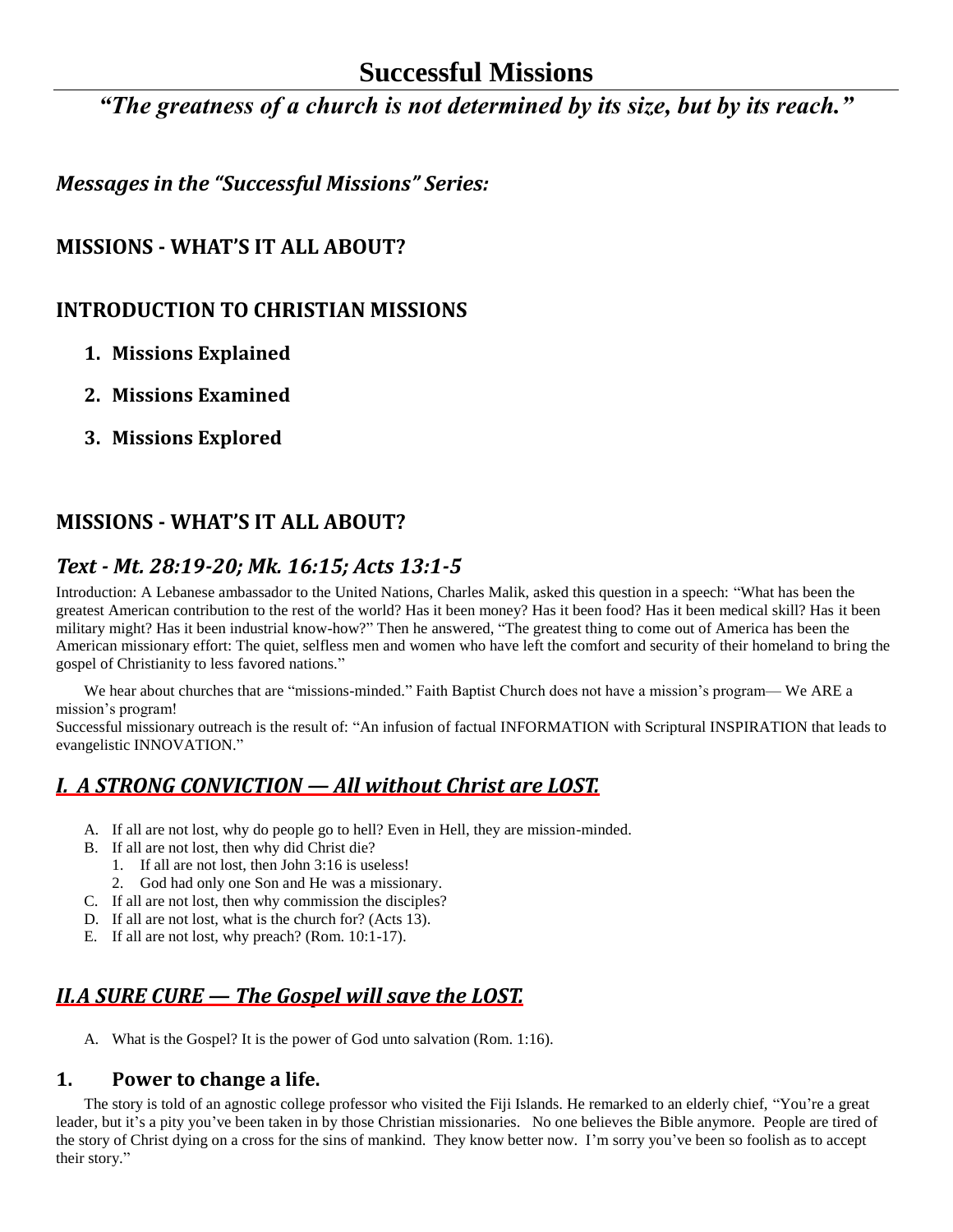The old chief's eyes flashed as he answered, "See that great rock over there? On it we smashed the heads of our victims. Notice the furnace next to it? In that oven we used to roast the bodies of our enemies. If it wasn't for those missionaries and the Gospel of Christ that changed us from cannibals into Christians, you'd be our next supper!

### **2. This is what people really need, not just humanitarian charity.**

B. If you had a cure for cancer, it would be criminal to withhold it.

# *III. A SIMPLE COMMAND — Every Christian responsible to take the Gospel to the LOST (Acts 8:1, 4).*

- A. You are either a missionary or a mission field.
- B. Not just a preacher's job.
- C. Not an optional thing. "It's against my nature!" Yes, and it's against mine too!
- 1. The closest thing to the heart of God is winning the lost to Christ.
- 2. He who has a little heart for the lost has little heart for the Savior.
- 3. Perhaps the reason many people are not involved in missions is because they don't think their religion is worth sharing.

# *IV. A STRAIGHT COMPLIANCE — I will make myself available to go after the LOST.*

- A. I will go in presence.
- 1. The Gospel has never been where someone hasn't taken it.
- 2. Many people think that God can't use them where they are. But it's more certain that God can't use them where they ain't.
- B. I will go in prayer. Paul said, "Brethren, pray for us…"
- C. I will go in pocketbook (2 Cor. 10:15-16).
- 1. The tithe is obedient giving. Commanded
- 2. The offering is love giving. Prove the sincerity of your love.
- 3. Faith promise mission giving is faith giving.

## **CONCLUSION:**

Are you part of the problem or the solution? Are you willing to help get the Gospel to some area of the world where Christ has not been preached?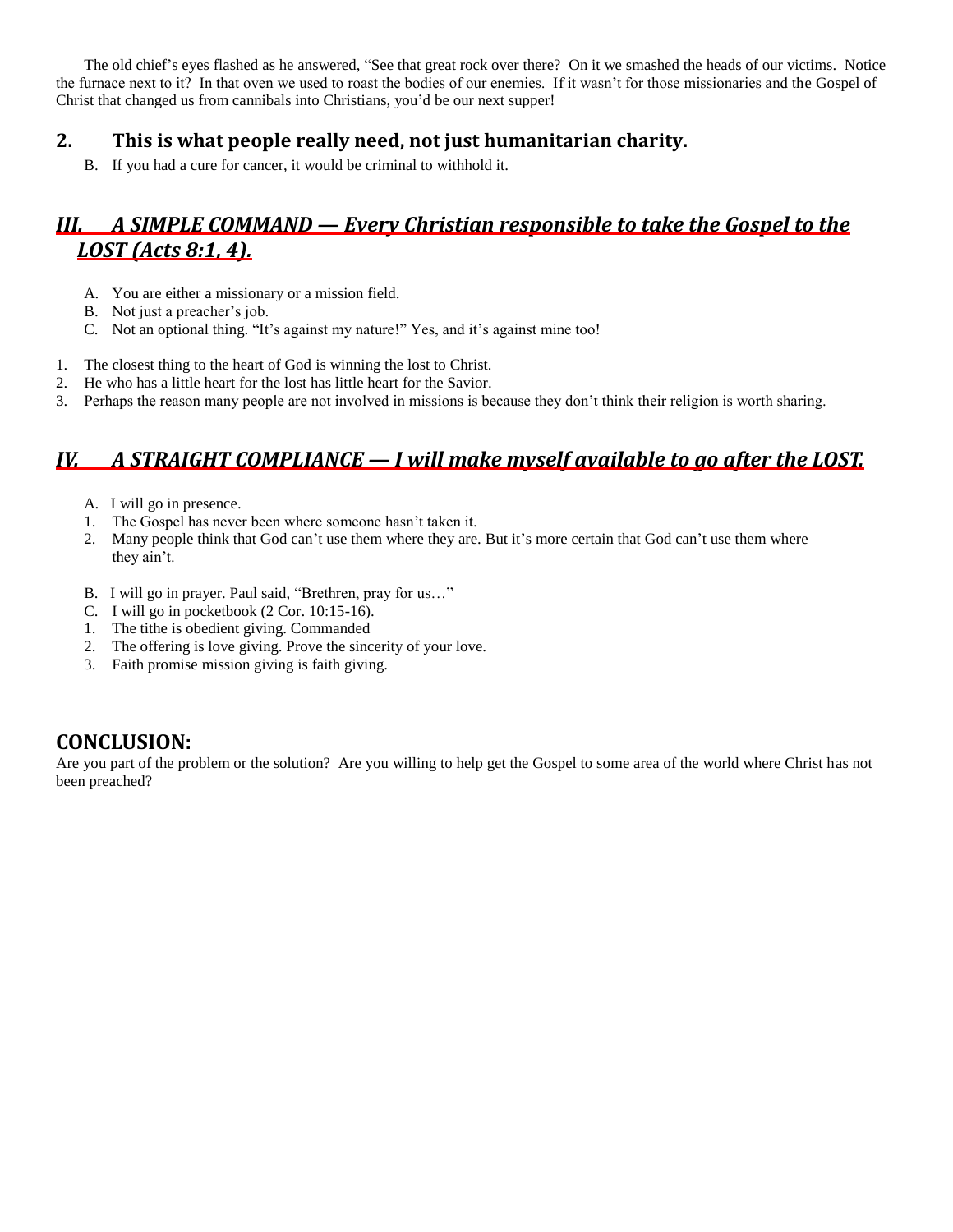# *I. MISSIONS EXPLAINED*

#### **A. Defining the Terms of Missions**

- 1-Missions 2-Local Church 3-Deputation 4-Mission Board
- 5-Sponsoring Church
- 6-Indigenous / Autonomous
- 7-Nationals

#### **B. Determining the Task of Missions**

### **1-Identifying the Task**

a-Preaching b-Baptizing c-Teaching

### **2-Involvement in the Task**

a-Church responsibility b-Individual responsibility

## **3-Internationality of the Task**

a-Home missions b-Foreign missions

### **4-Importance of the Task**

a-Only adequate salvation b-Only adequate provision c-Only adequate redemption d-Only adequate revelation

## **5-Inspiration for the Task**

a-Inspired priority b-Inspired purpose c-Inspired plan d-Inspired people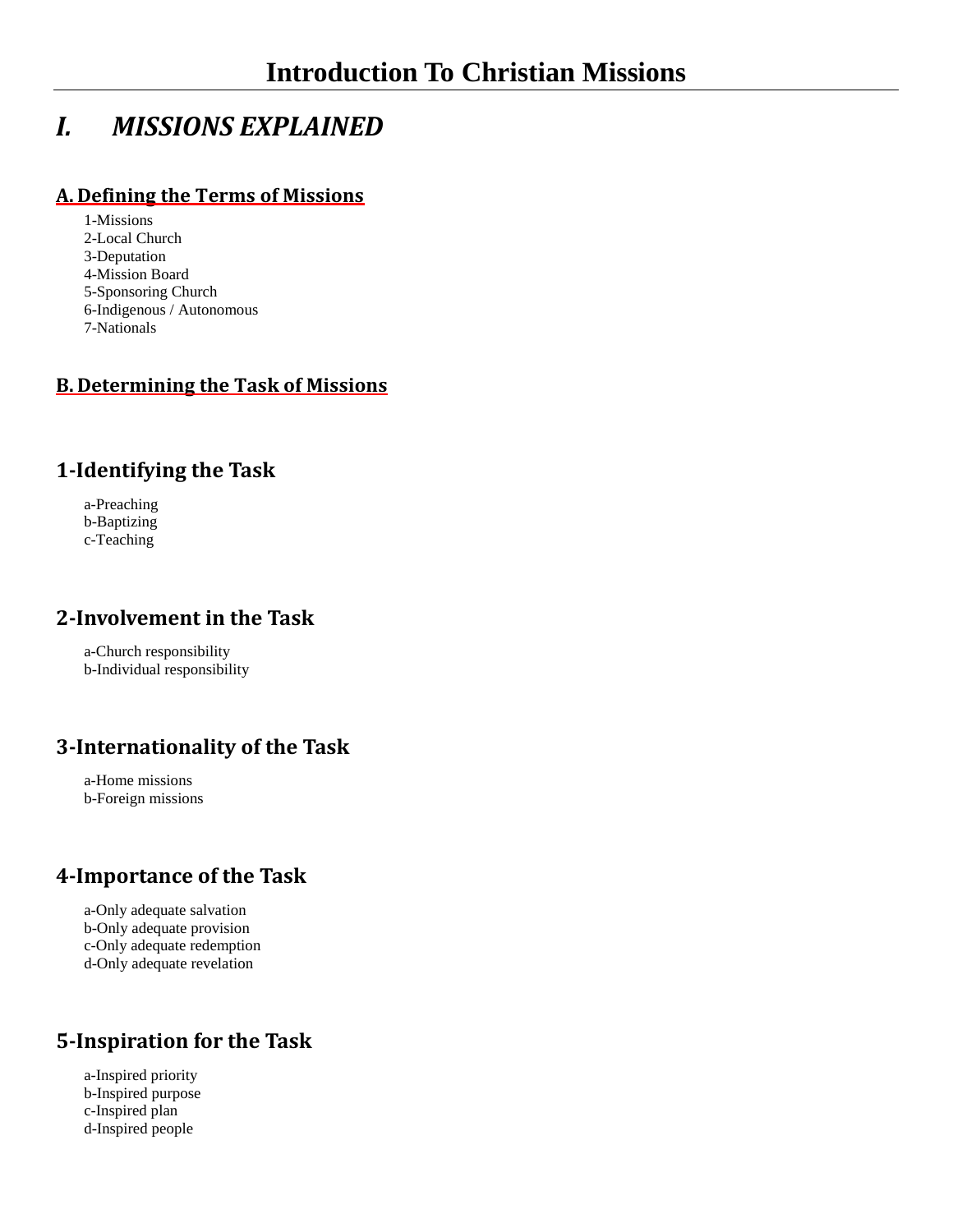# *II. MISSIONS EXAMINED*

#### **A. Examining Our Missionary Motives**

1-Wrong motives 2-Worthy motives

#### **B. Examining Our Missionary Aims**

1-Seeking converts 2-Schooling churches

#### **C. Examining Our Missionary Opposition**

1-Internal 2-External

#### **D.Examining Our Missionary Means**

1-Power 2-Prayer 3-Person

# *III. MISSIONS EXPLORED*

#### **A. Missionary Qualifications**

1-Call 2-Committment 3-Continuance

#### **B. Missionary Quality**

1-Training 2-Temperament 3-Tolerance 4-Tools

## *Did You Know???*

...The world is increasing its population at the rate of 10,300 an hour...There are thirty times more people to reach with the gospel today than in the Apostles' lifetime...In the past ten years there has been a 50% reduction in the number of men surrendering to preach and the number of families going to the mission field...By the year 2005, 20,000 missionaries will have retired.

…At the present time there are only 3,383 preparing to replace them. (This uses the term "missionary" in the broadest possible form.)...Between 1984-1999, we lost 30% of the fundamental missionaries on the field...There are presently 138,000 missionaries sent out of the United States and only around 3,700 of those are said to be Independent Baptist... Half of the missionaries on the field are over 50 years old...America used to be #1 per capita in sending out missionaries. Today we are #16. Countries with far less means but a lot more vision send about 90% of the missionaries out...

…Since the invention of the printing press; over 2 billion Bibles have been printed. 85% of those were printed in one language. The other 15% are left to cover the other 6,528 languages of the world. 274 languages have a complete Bible. 745 languages have only the New Testament, leaving 4,564 with no Bible, and over 2,000 languages without a Single verse Of Scripture.

Copied from Preach Evangelistic Ministries - 2000